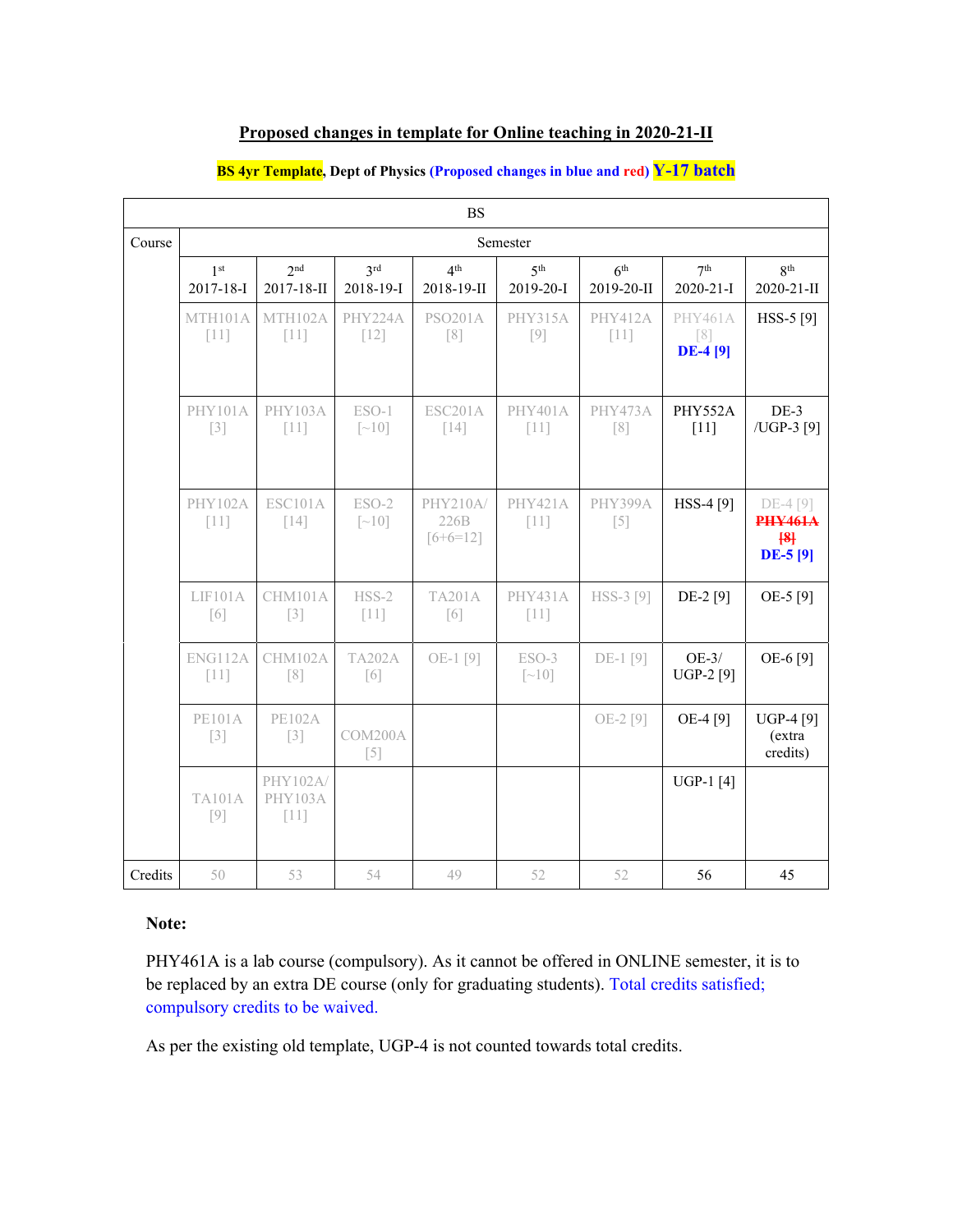### **Proposed changes in template for Online teaching in 2020-21-II**

# **BS 4yr Template, Dept of Physics (Proposed changes in blue and red) Y-18 batch**

|         | BS                           |                               |                                |                                |                                           |                                                                                |                                            |                               |  |  |  |
|---------|------------------------------|-------------------------------|--------------------------------|--------------------------------|-------------------------------------------|--------------------------------------------------------------------------------|--------------------------------------------|-------------------------------|--|--|--|
| Course  | Semester                     |                               |                                |                                |                                           |                                                                                |                                            |                               |  |  |  |
|         | 1 <sup>st</sup><br>2018-19-1 | 2 <sub>nd</sub><br>2018-19-II | 3 <sup>rd</sup><br>2019-20-1   | 4 <sup>th</sup><br>2019-20-II  | 5 <sup>th</sup><br>2020-21-I              | 6 <sup>th</sup><br>2020-21-II                                                  | 7 <sup>th</sup><br>2021-22-I               | 8 <sup>th</sup><br>2021-22-II |  |  |  |
|         | MTH101A<br>$[11]$            | MTH102A<br>$[11]$             | PHY224A<br>$[12]$              | <b>PSO201A</b><br>[8]          | PHY315A<br>$[9]$<br><b>PHY473A</b><br>[8] | <b>PHY412A</b><br>$[11]$                                                       | PHY461A<br>[8]                             | HSS-5 [9]                     |  |  |  |
|         | <b>PHY101A</b><br>$[3]$      | <b>PHY103A</b><br>$[11]$      | $ESO-1$<br>$\lceil -10 \rceil$ | ESC201A<br>$[14]$              | PHY401A<br>$[11]$                         | PHY473A<br>[8]<br><b>PHY315A</b><br>$\overline{P}$<br><b>PHY552A</b><br>$[11]$ | PHY552A<br>$[11]$<br><b>PHY315A</b><br>[9] | $DE-3$<br>/UGP-3 [9]          |  |  |  |
|         | <b>PHY102A</b><br>$[11]$     | <b>ESC101A</b><br>$[14]$      | ESO-2<br>$\lceil -10 \rceil$   | PHY210A/<br>226B<br>$[6+6=12]$ | <b>PHY421A</b><br>$[11]$                  | PHY399A<br>$[5]$                                                               | HSS-4 [9]                                  | DE-4 [9]                      |  |  |  |
|         | LIF101A<br>$\lceil 6 \rceil$ | CHM101A<br>$[3]$              | $HSS-2$<br>$[11]$              | <b>TA201A</b><br>[6]           | PHY431A<br>$[11]$                         | HSS-3 [9]                                                                      | DE-2 [9]                                   | OE-5 [9]                      |  |  |  |
|         | ENG112A<br>$[11]$            | CHM102A<br>[8]                | <b>TA202A</b><br>[6]           | OE-1[9]                        | ESO-3<br>$\lceil -10 \rceil$              | DE-1 [9]                                                                       | $OE-3/$<br><b>UGP-2</b> [9]                | OE-6 [9]                      |  |  |  |
|         | <b>PE101A</b><br>$[3]$       | <b>PE102A</b><br>$[3]$        | COM200A<br>$[5]$               |                                | <b>PHY226B</b><br>$[6]$ (Repeat)          | OE-2 [9]                                                                       | OE-4 [9]                                   | <b>UGP-4</b> [9]              |  |  |  |
|         | <b>TA101A</b><br>$[9]$       | PHY102A/<br>PHY103A<br>$[11]$ |                                |                                |                                           |                                                                                | <b>UGP-1</b> [4]                           |                               |  |  |  |
| Credits | 50                           | 53                            | 54                             | 49                             | 58                                        | 52                                                                             | 56                                         | 44                            |  |  |  |

Note:

PHY226B was dropped in 2019-20-II semester. So, it had to be offered.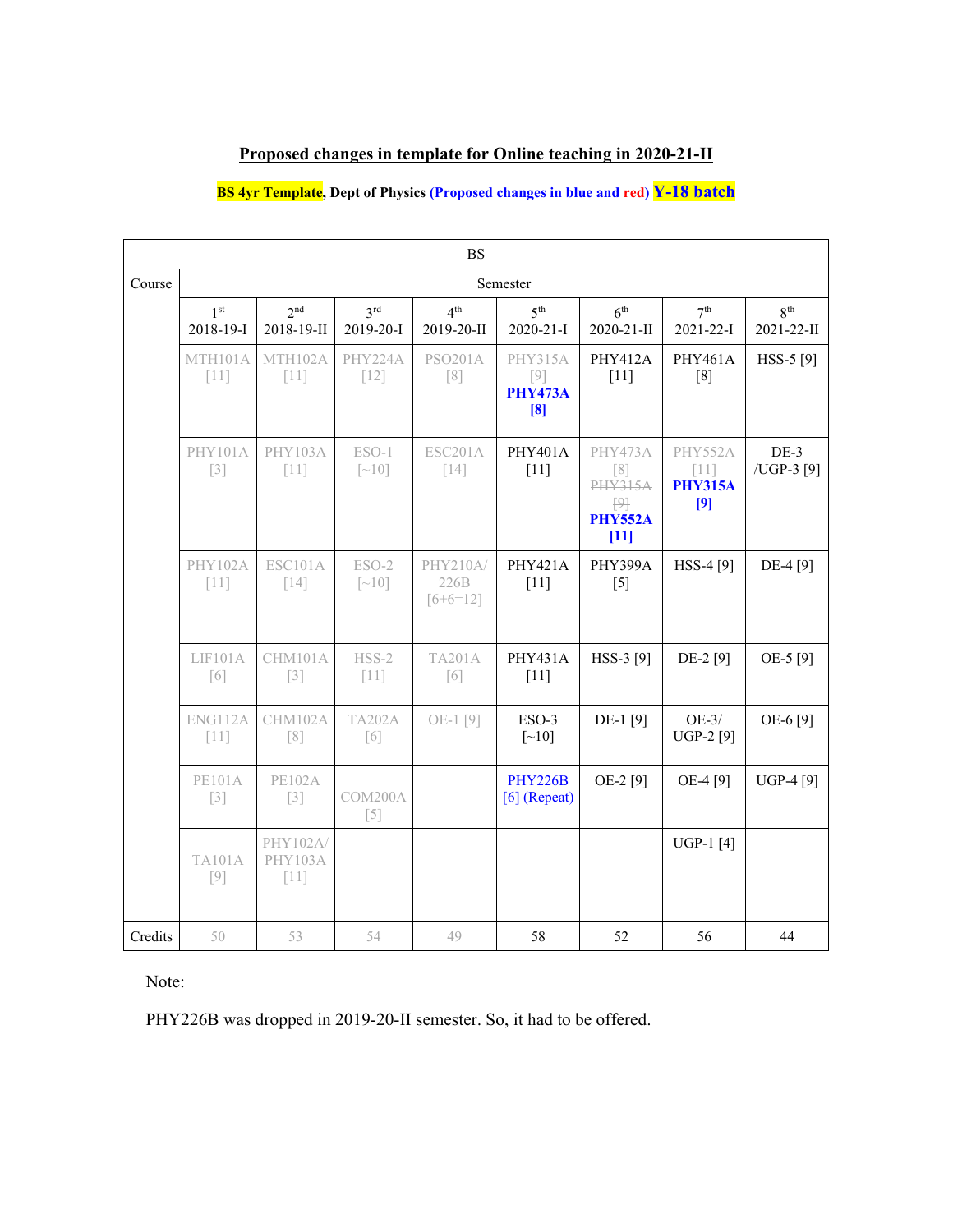# **Proposed changes in template for Online teaching in 2020-21-II**

### **BS 4yr Template, Dept of Physics (Proposed changes in blue and red) Y-19 batch**

|         | <b>BS</b>                    |                               |                                                            |                                                                                      |                                               |                               |                              |                               |  |  |
|---------|------------------------------|-------------------------------|------------------------------------------------------------|--------------------------------------------------------------------------------------|-----------------------------------------------|-------------------------------|------------------------------|-------------------------------|--|--|
| Course  | Semester                     |                               |                                                            |                                                                                      |                                               |                               |                              |                               |  |  |
|         | 1 <sup>st</sup><br>2019-20-I | 2 <sub>nd</sub><br>2019-20-II | 3rd<br>2020-21-I                                           | 4 <sup>th</sup><br>2020-21-II                                                        | 5 <sup>th</sup><br>2021-22-I                  | 6 <sup>th</sup><br>2021-22-II | 7 <sup>th</sup><br>2022-23-I | 8 <sup>th</sup><br>2022-23-II |  |  |
|         | MTH101A<br>$[11]$            | MTH102A<br>$[11]$             | PHY224A<br>$[12]$<br><b>PHY210A</b><br>/226B<br>$[6+6=12]$ | <b>PSO201A</b><br>[8]                                                                | PHY315A<br>$[9]$                              | <b>PHY412A</b><br>$[11]$      | <b>PHY461A</b><br>[8]        | HSS-5 [9]                     |  |  |
|         | PHY101A<br>$[3]$             | <b>PHY103A</b><br>$[11]$      | ESO-1<br>$\left[\sim\!10\right]$                           | <b>ESC201A</b><br>$[14]$                                                             | PHY401A<br>$[11]$<br><b>PHY224A</b><br>$[12]$ | PHY473A<br>[8]                | PHY552A<br>$[11]$            | $DE-3$<br>/UGP-3 [9]          |  |  |
|         | <b>PHY102A</b><br>$[11]$     | <b>ESC101A</b><br>$[14]$      | $ESO-2$<br>$\lceil$ ~10]                                   | PHY210A/<br>226B<br>$[6+6=12]$<br><b>PHY224A</b><br>[12]<br><b>PHY401A</b><br>$[11]$ | <b>PHY421A</b><br>$[11]$                      | PHY399A<br>$[5]$              | HSS-4 [9]                    | DE-4 [9]                      |  |  |
|         | LIF101A<br>[6]               | CHM101A<br>$\lceil 3 \rceil$  | $HSS-2$<br>$[11]$                                          | <b>TA201A/T</b><br>A202A<br>$[3+3=6]$                                                | PHY431A<br>$[11]$                             | HSS-3 [9]                     | DE-2 [9]                     | OE-5 [9]                      |  |  |
|         | ENG112A<br>$[11]$            | CHM102A<br>$\lceil 8 \rceil$  | <b>TA201A/T</b><br>A202A<br>$[3+3=6]$                      | OE-1[9]                                                                              | ESO-3<br>$\left[\sim\!10\right]$              | DE-1 [9]                      | $OE-3/$<br><b>UGP-2</b> [9]  | OE-6 [9]                      |  |  |
|         | <b>PE101A</b><br>$[3]$       | <b>PE102A</b><br>$[3]$        | COM200A<br>$[5]$                                           |                                                                                      |                                               | OE-2 [9]                      | OE-4 [9]                     | UGP-4 [9]                     |  |  |
|         | <b>TA101A</b><br>$[9]$       | PHY102A/<br>PHY103A<br>$[11]$ |                                                            |                                                                                      |                                               |                               | UGP-1 $[4]$                  |                               |  |  |
| Credits | 50                           | 53                            | 54                                                         | 49                                                                                   | 58                                            | 52                            | 56                           | 44                            |  |  |

Note:

TA 201A/TA202A is subject to CCC report.